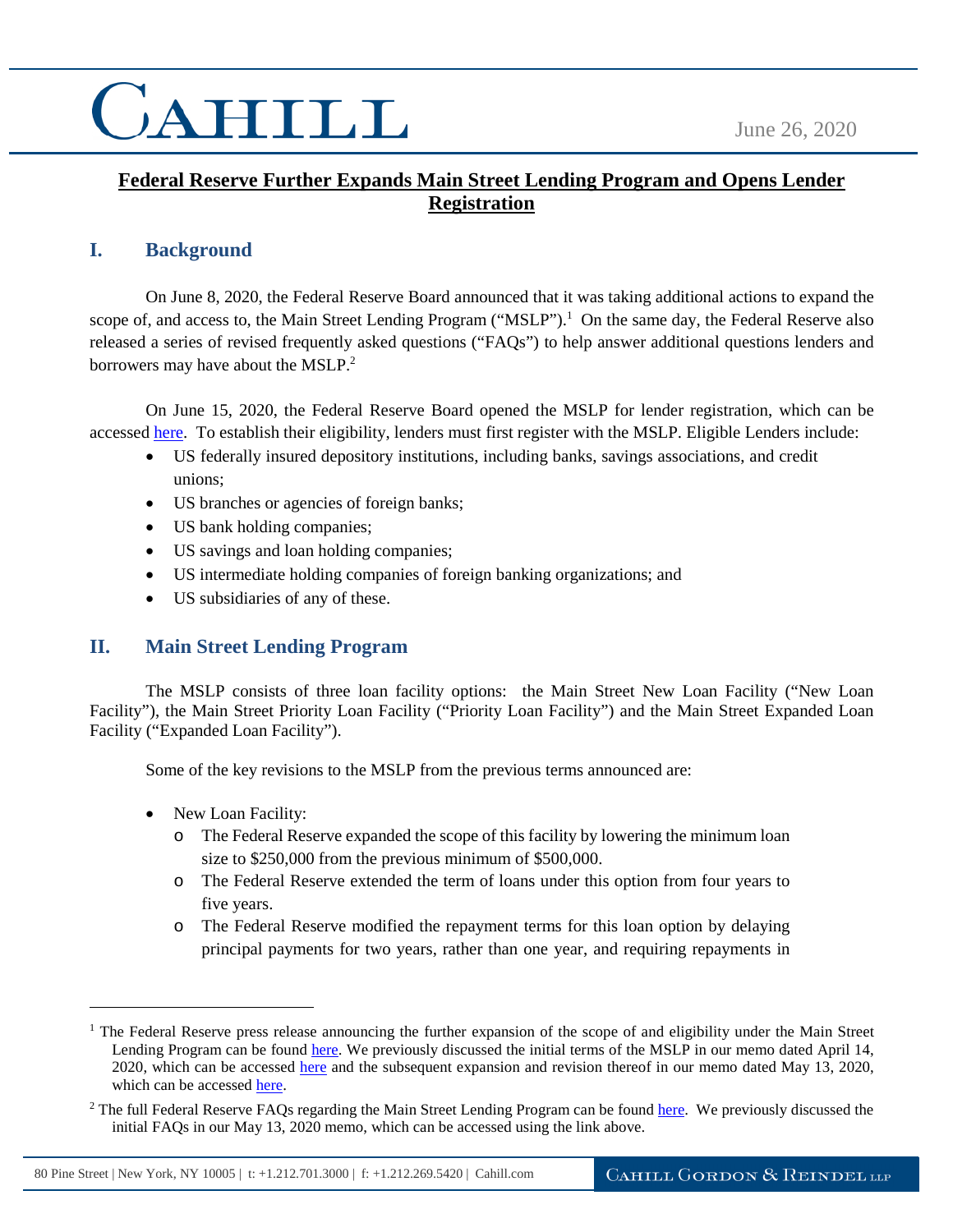years 3, 4 and 5 of 15%, 15% and 70%, respectively. Previously, loans under this option required repayments of 33.33% in each of years 2-4.

- o The Federal Reserve increased the maximum loan size of this loan option to \$35 million from \$25 million.
- o The Federal Reserve's revised Term Sheet relating to the updated New Loan Facility is attached as Annex A to this memorandum.
- Priority Loan Facility:
	- o The Federal Reserve expanded the scope of this facility by lowering the minimum loan size to \$250,000 from the previous minimum of \$500,000.
	- o The Federal Reserve extended the term of loans under this option from four years to five years.
	- o The Federal Reserve modified the repayment terms for this loan option by delaying principal payments for two years, rather than one year, and requiring repayments in years 3, 4 and 5 of 15%, 15% and 70%, respectively.
	- o The Federal Reserve increased the maximum loan size of this loan option to \$50 million from \$25 million.
	- o The Federal Reserve raised the Reserve Bank's participation to 95% for this loan option from 85%. Lenders would retain a 5% participation in the loans, similar to the New Loan Facility and Expanded Loan Facility.
	- o The Federal Reserve's Term Sheet relating to the updated Priority Loan Facility is attached as Annex B to this memorandum.
- Expanded Loan Facility:
	- o The Federal Reserve extended the term of loans under this option from four years to five years.
	- o The Federal Reserve modified the repayment terms for this loan option by delaying principal payments for two years, rather than one year, and requiring repayments in years 3, 4 and 5 of 15%, 15% and 70%, respectively.
	- o The Federal Reserve increased the maximum loan size of this loan option to \$300 million from \$200 million.
	- o The Federal Reserve's Term Sheet relating to the updated Expanded Loan Facility is attached as Annex C to this memorandum.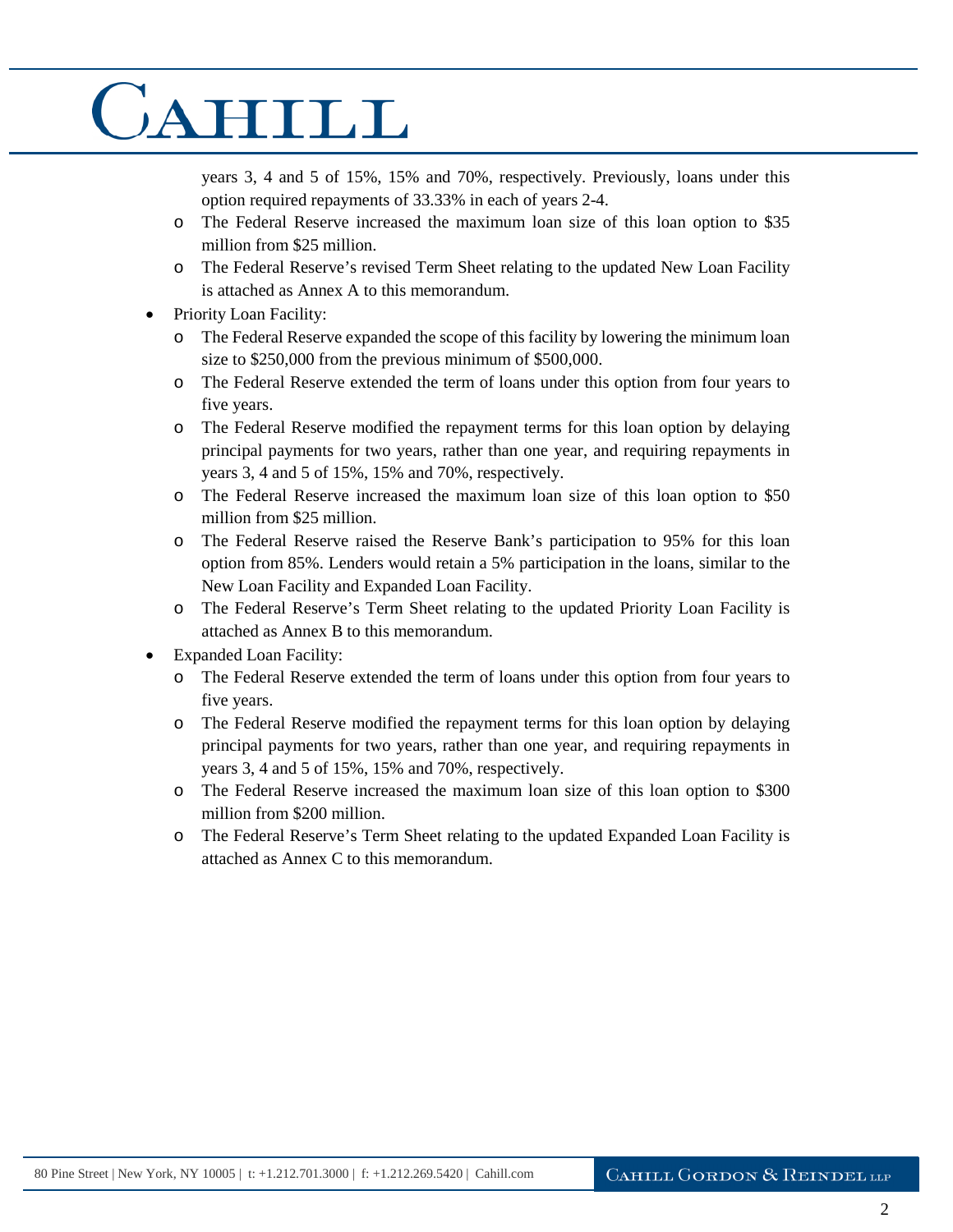A summary of the key terms of the three loan options under the MSLP is set forth below:

| <b>Main Street</b><br>Lending<br><b>Program Loan</b><br><b>Options</b> | <b>New Loan Facility</b>                                                                                                                              | <b>Priority Loan Facility</b>                                                                                                                         | <b>Expanded Loan Facility</b>                                                                                                                          |
|------------------------------------------------------------------------|-------------------------------------------------------------------------------------------------------------------------------------------------------|-------------------------------------------------------------------------------------------------------------------------------------------------------|--------------------------------------------------------------------------------------------------------------------------------------------------------|
| <b>Term</b>                                                            | 5 years                                                                                                                                               | 5 years                                                                                                                                               | 5 years                                                                                                                                                |
| <b>Minimum Loan</b><br><b>Size</b>                                     | \$250,000                                                                                                                                             | \$250,000                                                                                                                                             | \$10,000,000                                                                                                                                           |
| <b>Maximum Loan</b><br><b>Size</b>                                     | Lesser of \$35M or an amount that,<br>when added to outstanding and<br>undrawn available debt, does not<br>exceed 4.0x adjusted 2019<br><b>EBITDA</b> | Lesser of \$50M or an amount that,<br>when added to outstanding and<br>undrawn available debt, does not<br>exceed 6.0x adjusted 2019<br><b>EBITDA</b> | Lesser of \$300M or an amount<br>that, when added to outstanding<br>and undrawn available debt, does<br>not exceed 6.0x adjusted 2019<br><b>EBITDA</b> |
| <b>Lender Risk</b><br><b>Retention</b>                                 | 5%                                                                                                                                                    | 5%                                                                                                                                                    | 5%                                                                                                                                                     |
|                                                                        | Principal deferred for two years                                                                                                                      | Principal deferred for two years                                                                                                                      | Principal deferred for two years                                                                                                                       |
| <b>Principal</b>                                                       | Year 3 Repayment: 15%                                                                                                                                 | Year 3 Repayment: 15%                                                                                                                                 | Year 3 Repayment: 15%                                                                                                                                  |
| <b>Repayment</b>                                                       | Year 4 Repayment: 15%                                                                                                                                 | Year 4 Repayment: 15%                                                                                                                                 | Year 4 Repayment: 15%                                                                                                                                  |
|                                                                        | Year 5 Repayment: 70%                                                                                                                                 | Year 5 Repayment: 70%                                                                                                                                 | Year 5 Repayment: 70%                                                                                                                                  |
| Rate                                                                   | $LIBOR + 3%$                                                                                                                                          | $LIBOR + 3%$                                                                                                                                          | $LIBOR + 3%$                                                                                                                                           |
|                                                                        | · 100 basis points from lender to<br>SPV due at origination (lender<br>can require borrower to pay this<br>amount); plus                              | · 100 basis points from lender to<br>SPV due at origination (lender<br>can require borrower to pay this<br>amount); plus                              | • 75 basis points from lender to<br>SPV due at origination (lender<br>can require borrower to pay this<br>amount); plus                                |
| Fees                                                                   | Up to 100 basis points from<br>borrower to lender at origination;<br>plus                                                                             | • Up to 100 basis points from<br>borrower to lender at origination;<br>plus                                                                           | • Up to 75 basis points from<br>borrower to lender at origination;<br>plus                                                                             |
|                                                                        | 25 basis points from SPV to<br>lender per annum                                                                                                       | • 25 basis points from SPV to<br>lender per annum                                                                                                     | • 25 basis points from SPV to<br>lender per annum                                                                                                      |
| <b>Interest</b><br><b>Payments</b>                                     | Deferred for one year                                                                                                                                 | Deferred for one year                                                                                                                                 | Deferred for one year                                                                                                                                  |
| <b>Priority</b>                                                        | May not be contractually<br>subordinated, in terms of priority,<br>with borrower's other loans or debt<br>instruments                                 | Senior to or pari passu with, in<br>terms of priority and security,<br>borrower's other loans or debt<br>instruments, other than mortgage<br>debt     | Senior to or pari passu with, in<br>terms of priority and security,<br>borrower's other loans or debt<br>instruments, other than mortgage<br>debt      |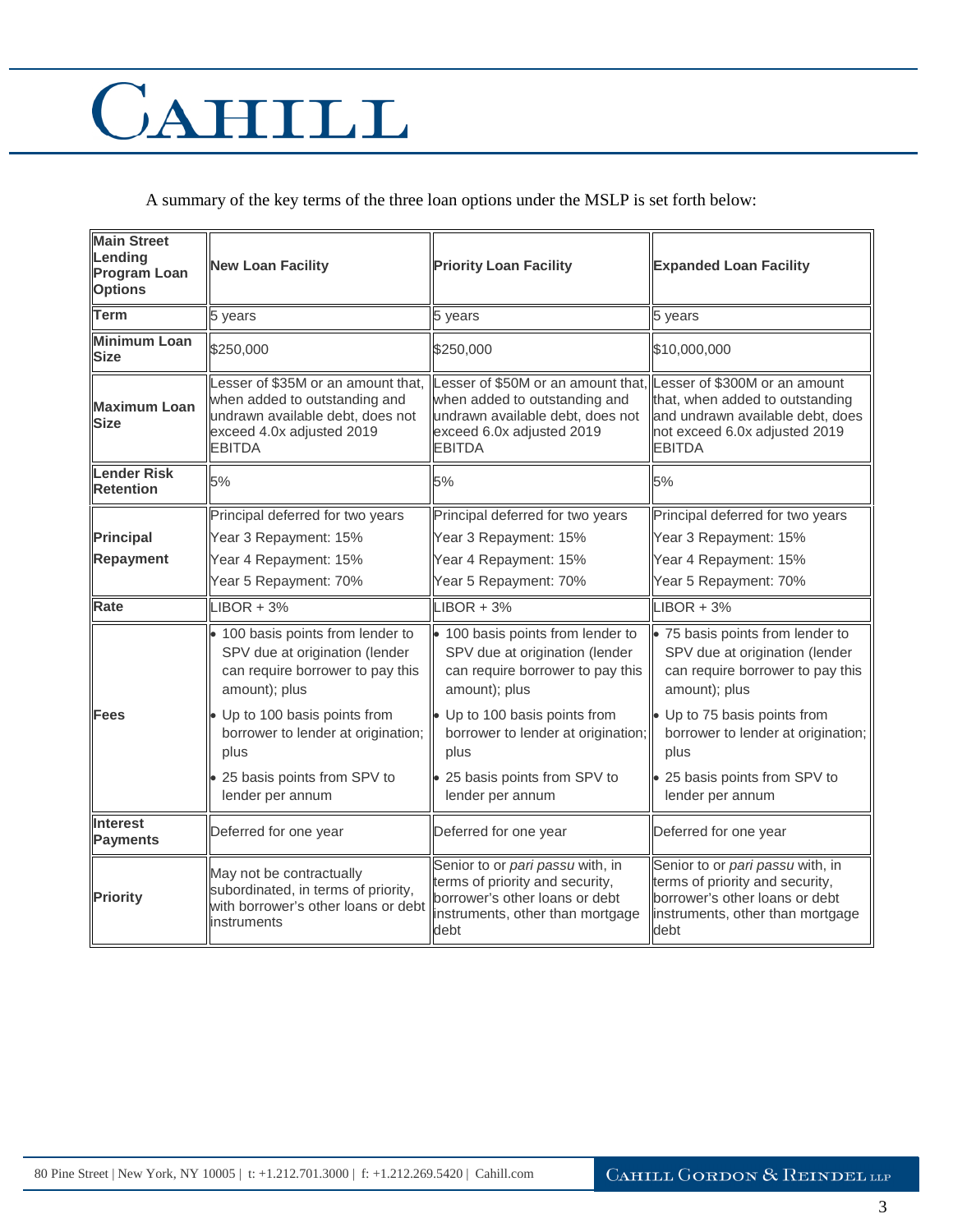### **III. Main Street Lending Program FAQs**

The Federal Reserve also revised its FAQs to provide further guidance on various aspects of the MSLP. Select sections as of June 8, 2020 are highlighted below.

- **1. Can Principal Amounts of Loans under the MSLP be Reduced? (FAQ A.10)** 
	- No, the MSLP is not a grant program and is subject to the prohibition on loan forgiveness in section 4003(d)(3) of the CARES Act.
	- However, in the event of restructuring or workouts, the Main Street Special Purpose Vehicle ("SPV") may agree to reductions in interest (including capitalized interest), extended amortization schedules and maturities, and higher priority "priming" loans
- **2. Can an Eligible Borrower Use the Proceeds of an MSPLF Loan to Refinance its Existing Loans? (FAQ C.4)**
	- At the time of origination of an MSPLF loan, an Eligible Borrower may use the proceeds of the MSPLF loan to prepay existing debt that is outstanding and owed to lenders other than the Eligible Lender that originates the MSPLF loan.
	- After origination and until the MSPLF loan is repaid in full, the Eligible Borrower must refrain from repaying the principal balance of, or paying any interest on, any debt other than the MSPLF loan, unless the debt or interest payment is mandatory and due.
	- We note that there is no comparable FAQ regarding MSLP loans other than MSPLF loans.
- **3. Can an Eligible Lender Share its 5% Retention of the MSELF Upsized Tranche? (FAQ D.8 and D.12)** 
	- No, even in a multi-lender facility, the Eligible Lender must retain 5% of the MSELF Upsized Tranche until (i) the MSELF Upsized Tranche matures or (ii) neither the Main Street SPV nor a Governmental Assignee holds an interest in the loan in any capacity, whichever occurs first.
- **4. Is a Private Equity Fund or its Portfolio Company Eligible to Borrower Under the Program? (FAQ E. 11 and E. 12)** 
	- A private equity fund is ineligible to borrow under the MSLP, as Eligible Borrowers must not be Ineligible Businesses under 13 CFR 120.110, as modified and clarified by SBA regulations for purposes of the PPP on or before April 24, 2020. The SBA has determined that private equity funds are primarily engaged in investment or speculation, and that such businesses are therefore ineligible.
	- Portfolio companies of private equity funds are eligible to borrow under the MSLP so long as they pass the affiliation tests set forth in 13 CFR 121.301(f) and the other general requirements under the MSLP.
- **5. What if no EBITDA Methodology was used when Originating or Amending the Loan Underlying an MSELF Upsized Tranche? (FAQ D.9, G.13 and G.14)** 
	- The Eligible Lender must require the Eligible Borrower calculate its adjusted EBITDA using a methodology that the Eligible Lender has required to be used in other contexts for the Eligible Borrower or, if there is no such calculation, for other similarly situated borrowers; or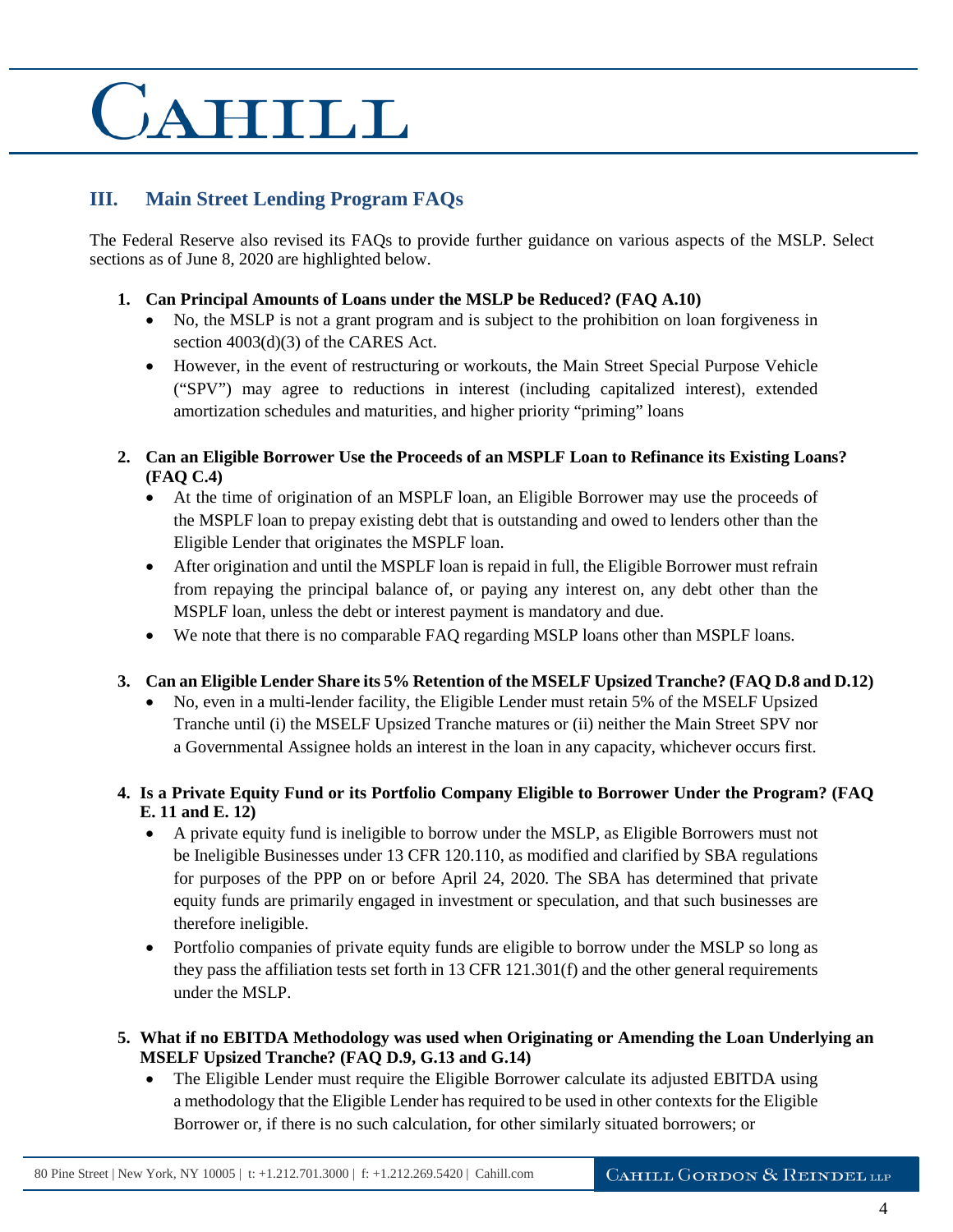- If a range of methodologies was used for similarly situated borrowers, then the Eligible Lender should choose the most conservative method it has employed.
- Similarly situated borrowers are borrowers in similar industries with comparable risk and size characteristics.
- **6. What does "Significant Operations in the United States" Mean?(FAQ E.8)<sup>3</sup>**
	- The business' operations, when consolidated with its subsidiaries, but not with its parents or sister affiliates, has greater than 50% of:
		- o Assets located in the United States;
		- o Annual net income generated in the United States;
		- o Annual net operating revenues generated in the United States; or
		- o Annual consolidated operating expenses (excluding interest expense and any other expenses associated with debt service) located in the United States.
- **7. Can a Lender Charge a Borrower Additional Fees Above the Origination Fee and/or Interest Above LIBOR+300 Basis Points? (FAQ G.12***)* 
	- Eligible Lenders may charge additional *de minimis* fees for services that are customary and necessary in the Eligible Lender's underwriting of commercial and industrial loans to similar borrowers, such as appraisal and legal fees.
	- Eligible lenders may also charge customary consent fees if such fees are necessary to amend existing loan documentation in the context of upsizing a loan in connection with the MSELF.<sup>4</sup>

#### **8. How Must a Main Street Borrower Demonstrate that it is "Unable to Secure Adequate Credit Accommodations from Other Banking Institutions"? (FAQ H.9)**

- Being unable to secure adequate credit accommodations does not mean that no credit from other sources is available to the borrower. Rather, the borrower may certify that it is unable to secure "adequate credit accommodations" because the amount, price, or terms of credit available from other sources are inadequate for the borrower's needs during the current unusual and exigent circumstances. Borrowers are not required to demonstrate that applications for credit had been denied by other lenders or otherwise document that the amount, price, or terms of credit available elsewhere are inadequate.
- **9. Will Standard Loan Documents be Provided for Main Street Loans, or should Eligible Lenders Use their Own Loan Documentation? (FAQ I.4)** 
	- Each participating Eligible Lender should use its own loan documentation in relation to Main Street Loans, which should be substantially similar, including with respect to required covenants, to the loan documentation that the Eligible Lender uses in its ordinary course lending to similarly situated borrowers.

 $\overline{a}$ 

 $3$  This is a non-exhaustive list of examples borrowers can consider when evaluating eligibility under this criterion.

<sup>&</sup>lt;sup>4</sup> See FAQ D.5 for further information on amending existing loan provisions